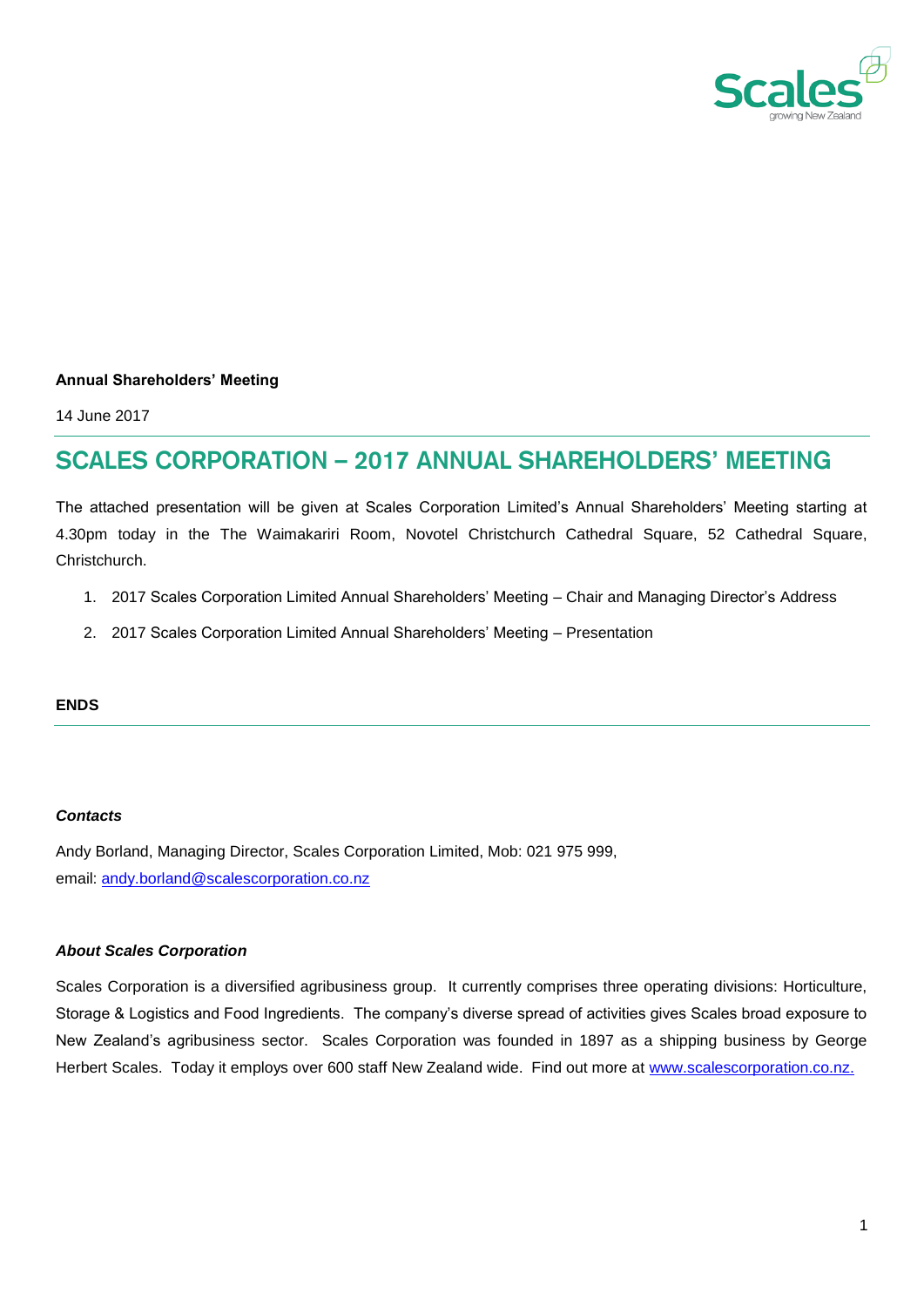

## **Annual Shareholders' Meeting**

14 June 2017

## **Address by the Chair: Jon Mayson**

## **[SLIDE 3: AGENDA]**

My name is Jon Mayson. I'm Chairman of Scales and it's my pleasure to welcome you all to this, the one hundred & fifth annual meeting of the company, the third annual meeting since Scales became a publicly listed company in July 2014 and the first as a member of the S&P NZX50 Index.

Some housekeeping matters before we start. Firstly, I would like to remind you, as a matter of courtesy, to turn your mobile phones to silent. If there is an emergency and we need to leave the venue please do so through the marked exits. Hotel staff will be available to help us. The assembly point is kerbside of the pedestrian crossing out the front of the main entrance.

I am pleased to confirm that we have a quorum and therefore declare the 2017 Annual Shareholders' Meeting of Scales Corporation Limited open.

The items of business for this meeting and the resolutions to be considered by shareholders are contained in the Notice of Meeting which was sent to shareholders on 19 May.

The order of proceedings today is that I will briefly comment on the highlights of the last 12 months followed by an address by Andy Borland, our CEO and Managing Director. We will then attend to the resolutions. While voting is taking place there will be an opportunity for you to ask questions. We will conclude with an opportunity for you to raise any matters of a general nature.

In terms of the formal business, we will cover each resolution in turn and invite questions specific to those items. It will then be time to vote on the resolutions. I will outline the process for the discussion and voting on the resolutions at that point in the agenda.

At the close of the meeting we hope you will join us for refreshments.

I would like to introduce my fellow Directors – they are:

- Andy Borland, Managing Director;
- Tim Goodacre, an independent director;
- Nick Harris, also an independent director;
- Mark Hutton, Chair of Scales' Nominations and Remuneration Committee and also an independent director;
- Alan Isaac, Chair of Scales' Audit and Risk Management Committee and also an independent director; and
- Weiyong Wang, Director.

I would also like to note that members of Scales' management and staff are in attendance as well as our external auditors, Deloitte, and our lawyers, Anthony Harper and Chapman Tripp.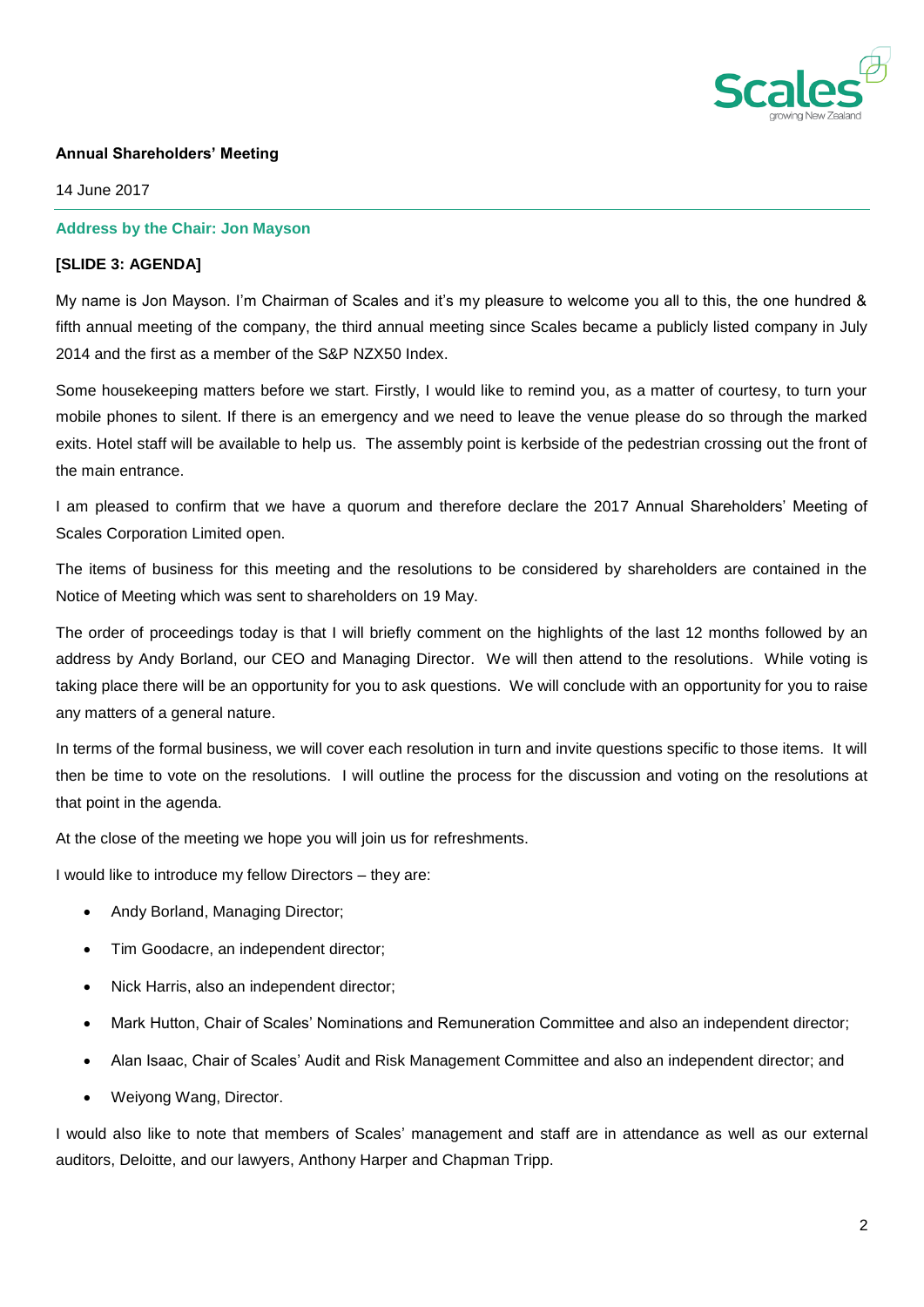## **[SLIDE 4: CHAIRMAN'S REVIEW]**

Last year was a landmark year for Scales with a number of highlights.

I would like to begin by acknowledging and welcoming Mr Weiyong Wang, CEO of China Resources Ng Fung, as a Director of Scales.

China Resources Ng Fung became a significant minority shareholder in the company in March last year, and Mr Wang became a director in June. Both China Resources Ng Fung and Mr Wang bring a wealth of experience across a broad range of industries, as well as strong networks and connections to mainland China. We are delighted to have Mr Wang as part of the Board.

During 2016, Scales produced another record financial result. This result was made possible by the tireless effort of the entire team and I would like to take this opportunity to acknowledge the contribution from all Scales team members in helping to deliver this outcome.

We have made a number of developments to progress the strategies within each division, including increasing our shareholding in Fern Ridge Fresh and the acquisition of Longview. We are delighted to welcome the management and staff of Longview to the Scales family.

We were included in the S&P NZX50 index. This was a significant milestone for Scales, ranking us alongside the largest, eligible stocks on the NZX Main Board.

We take best-practice corporate governance very seriously at Scales Corporation and this year was no exception:

- We participated in the Institute of Director's Future Director programme, welcoming Liz Muller as an attendee at Scales' Board meetings for 12 months. Liz will be replaced by Jennifer Martin, an Investment Banking Director at Deutsche Craigs, who will join us for the next 12 months.
- We under took a Sustainability Materiality Review and produced our inaugural Sustainability Report within our Annual Report.
- We expanded our Corporate Governance reporting within our Annual Report; and
- We are continually evaluating the performance of the Board including identification of skill gaps. Where skill gaps are identified, we will consider these when making future Director appointments.

I would now like to touch on the subject of Scales' share ownership.

A New Zealand company whose overseas ownership equals 25.0% or more, is considered an 'overseas person' under the Overseas Investment Act. As such, that entity is required to apply for consent for certain sensitive land purchases or the entry into or extension of leases for sensitive land, as well as investments in significant business assets (with a value of more than NZ\$100m). As you will be aware, obtaining Overseas Investment Office consent can be a drawn out process that may, at the time, have a financial and operational impact on the business.

The overseas person whose acquisition of Scales shares causes Scales' overseas ownership to equal 25.0% or more will be required to obtain Overseas Investment Office consent for this investment. Although the responsibility falls on the overseas person acquiring shares in Scales to determine the overall level of overseas ownership and whether consent is required for their investment in Scales, a number of these institutional and retail shareholders do not undertake this process. In addition, the monitoring of shareholding is complex and on-going changes in shareholdings and shareholders is frequent.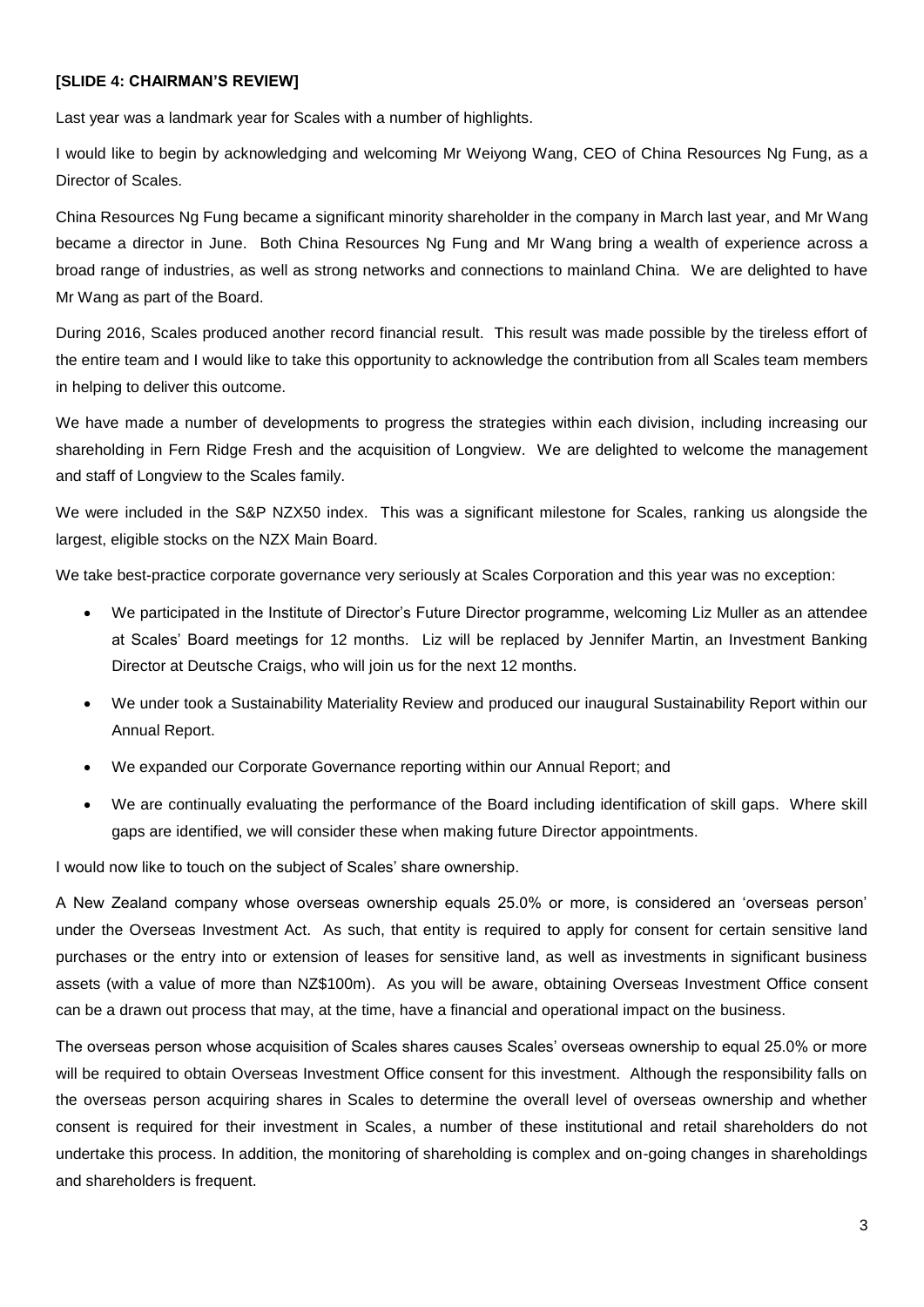Therefore, to assist shareholders to meet their legal obligations the Board intends to provide the market with regular updates of the estimated level of foreign ownership of Scales' shares.

To be clear we do not intend to introduce restrictions on share transfers, we welcome all shareholders, but wish to avoid a shareholder unintentionally tipping Scales into overseas person status and triggering a requirement to seek Overseas Investment Office approval to own Scales shares.

Additional initiatives the board will implement are:

- adopting a selective approach to placing new shares, such as in consideration for bolt-on acquisitions; and
- lobbying the appropriate authorities to introduce new and or practical guidelines for shareholders and listed companies. As such, Scales remains a vocal supporter of the issuer community's call for reform, including by introducing measures similar to those used by Australia's Foreign Investment Review Board, which only counts disclosed relevant interests towards a listed company's overseas ownership levels (i.e. in New Zealand, substantial product holders with a relevant interest in more than 5% of the Company's shares).

The Board welcomes any further feedback from shareholders on this matter.

And, finally, I would like to acknowledge the commitment of the team to delivering on excellent shareholder communication. As a Board we are focused on providing comprehensive, transparent, and timely communications to our shareholders.

I'll now invite Andy Borland to address you. At the conclusion of Andy's presentation we will move to the formal business of the meeting. While voting is taking place you will have an opportunity to ask questions. We please ask that if you have a question you save it for this time.

### **Address by the Managing Director: Andy Borland**

## **[SLIDE 5: MANAGING DIRECTOR'S REVIEW]**

Thank you Jon, and good afternoon ladies & gentlemen. In this section of today's presentation, I will be covering:

- Key highlights from our 2016 year.
- Insight into the people of Scales and various Group initiatives.
- An update on our strategy.
- An update on year to date trading.
- And concluding by examining investor returns.

## **[SLIDE 6: JON MAYSON - RETIREMENT]**

But first, I'd like to talk about Jon Mayson. As announced at our Annual Shareholders' Meeting last year, Jon is retiring from the Scales Board at the end of this meeting. Jon has had a long association with the Group, commencing as a Director of Polarcold (and thus the Storage & Logistics division) in February 2012 and becoming a Director of Scales Corporation in June of that year and Chairman in July. Jon is the  $8<sup>th</sup>$  Chairman of Scales.

Jon's leadership has been a great asset to the Group, providing his expertise and experience in a number of areas. He has overseen the Group in its most transformative years including its growth in Underlying EBITDA from \$27.4m in 2012 to \$67.9m last year, the IPO of the Group in 2014 and entering the S&P NZX50 in September 2016.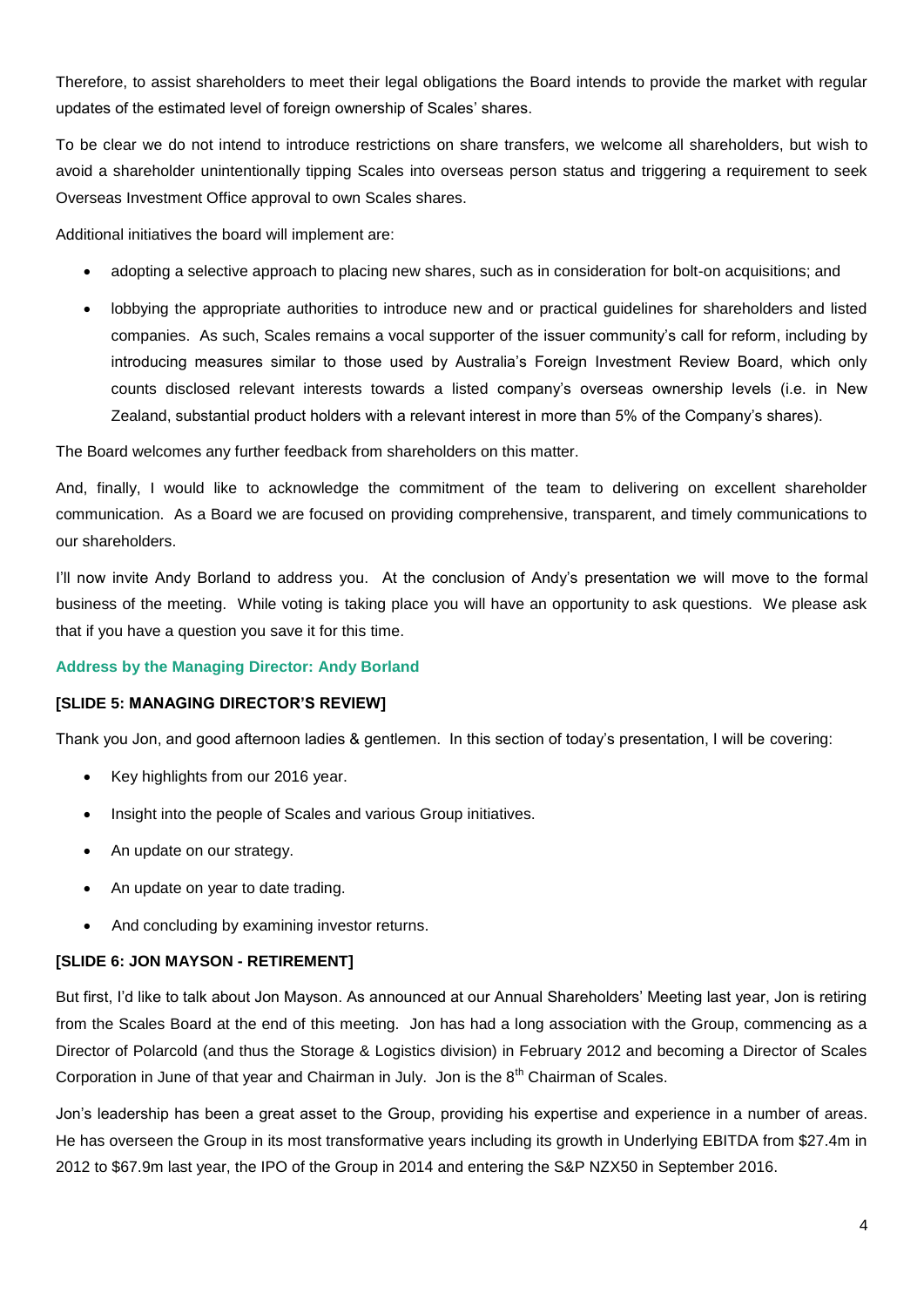Jon's leadership and insight will be greatly missed and we would like to thank him for his significant contribution over the last 5 years and wish him every best wish in his future endeavours. Thank you, Jon.

At the end of the meeting, we will welcome  $\text{Tim}$  Goodacre as the  $9^{\text{th}}$  Chairman of Scales.

At this time, I'd also like to say thank you and best wishes Liz Muller. Liz was welcomed as an attendee at our Board meetings in June last year, as part of the Institute of Directors' Future Directors programme. It has been a pleasure having Liz at our meetings and we would like to thank her for her contribution. Thank you, Liz.

And, as Jon mentioned, we welcome Jennifer Martin as our new future Director. Jen has extensive experience as a senior Investment Banker at Deutsche Craigs where she led their team in the Scales IPO.

# **[SLIDE 7: YEAR IN REVIEW]**

In this section I'll provide an update on the financial and operational highlights of the 2016 financial year.

## **[SLIDE 8: DIVISIONAL HIGHLIGHTS]**

It took a lot of grit, determination and persistence to achieve what our founder, George H Scales, did to start his business 120 years ago. He needed to innovate and use the latest technology to solve his customers' problem - which was to economically sail their wool to London. He achieved this by combining the lighter wool on top with the likes of iron ore in the bottom of the hold, which assisted with balancing the ship for the long trip to London and, of course, making more money per trip.

I believe all of the Scales teams have a small dose of George H Scales' spirit in them. In fact we have more than that with his great grandson, Hornby Evers-Swindell, working for us at Mr Apple - Hornby's daughters and George's greatgreat-grand-daughters are the double Olympic Gold medallist rowers, Georgina and Caroline. Now, there's some grit and determination coming to the fore.

Where am I heading with this line of thinking? Well I can tell you as shareholders in this old grit, determination, persistence and innovation company, you get the whole package.

John Sainsbury and his Meateor team take waste streams from meat companies and makes pet food ingredients for the world's best pet food companies; 23,000 tonnes of it last year.

Steve Foote and his team at the Coldstores receive and store whatever the teams at Kraft Heinz, Fonterra, McCain's and Silver Fern Farms to name a few throw at them. Completing the installation of our Warehouse Management System across the whole group has helped to improve customer service and efficiency.

Kent Ritchie and his team at Scales Logistics continue the Scales tradition started in 1897 shipping, and now also flying, NZ's most innovative farmers' produce to the world.

And let's not forget the work Brent Forbes and his Balance Cargo crew do packing all the *My Food Bag* meals for the South Island. What would George have thought of that?! Both containers shipped and airfreight tonnes handled were up 17% on last year.

Kevin Cahill has been with us for nearly one third of the total time Scales has been trading - now that's persistence. He continues to lead the Liqueo team to deliver bulk liquid storage and value add solutions to their customers.

## **[SLIDE 9: DIVISIONAL HIGHLIGHTS - cont]**

We have great partners in Fern Ridge Fresh who trade some 700,000 cartons of apples - this includes providing full logistics services to the growers of Honey Crisp and Koru apples, most of which go into the US market.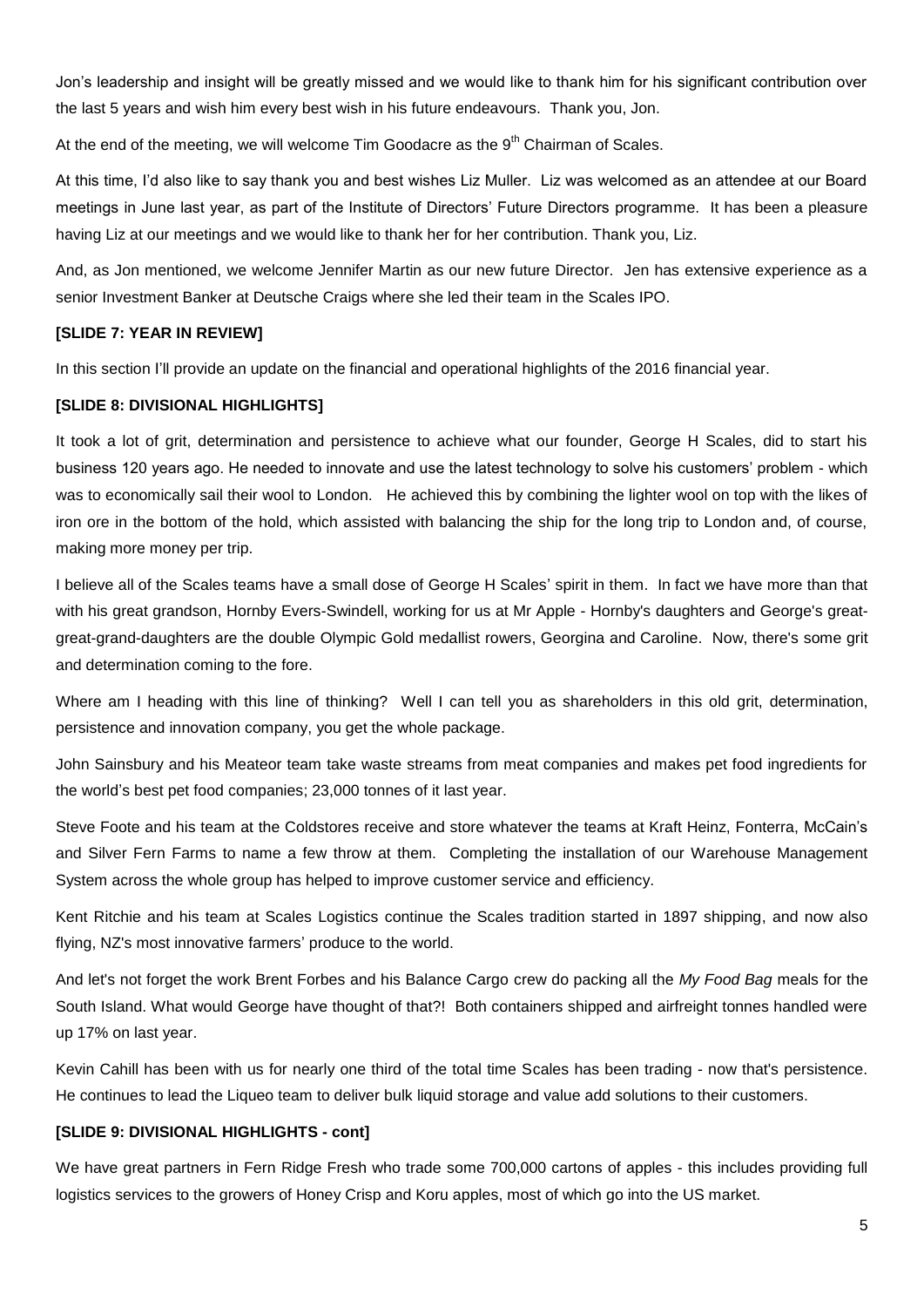The partnership with John Bostock is a special one - we have a great deal of admiration for John and the team at Bostock and Profruit. Profruit continues to be profitable in a hard game - running the factory 24/7 and having the team look for every bit of efficiency and quality really makes this business hum. It is interesting that, this year, 95% of our conventional apple juice concentrate was sold into the NZ and Australian markets - finally the big drink brands are putting home grown quality into their products. They know they can trust us to get it 100% pure!

Now, I have left our star performer to last - Andrew van Workum and his team at Mr Apple have taken grit, determination, persistence and innovation to what I can only describe as world best practice levels.

Andrew, George would be very proud and be in complete step with your mantra – follow the money by looking after the apple at every step in the vertically integrated chain and by looking after the customer by supplying them what they want. Be it 10 million bags to Europe and the UK or Little Darlings in a bag to China. Together with our external growers, 4.7 million cartons were exported last year!

Wow this has been a great performance - the 2016 result was a stunner - getting an 81% export pack out on a record total crop yield and meeting our 2020 production target 4 years ahead of schedule, this is a home run with all the bases loaded in any man's book.

Lining this up with great retail customer programs, logistics, diverse markets, varieties, and a number of new varieties and you get a business that is what I call "cooking with gas" - \$43.6 million dollars of EBITDA for Mr Apple. Fantastic stuff and something your Board is grateful for and I hope you as shareholders are as well.

## **[SLIDE 10: DIVISIONAL HIGHLIGHTS - cont]**

China is a key export market for Mr Apple going forward - there's currently no dominant apple brand in the China market, which provides us with an opportunity to take a leadership role. In addition, technology has opened new routes to market for the sale of our apples, allowing us to sell directly to retailers as well as online.

Our initial marketing focus in the China market was business-to-business, maximising our appeal to wholesalers and retailers. The next step is increasing our appeal directly to consumers, leading us to evolve our branding line "every bite… pure delight".

## **[SLIDE 11: SCALES BY THE NUMBERS]**

And, just in case you weren't impressed by all that, here are some more financial and volumetric measures that highlight the significant scale of our Group-wide activities:

- Underlying EBIDTA of \$67.9m, 11% ahead of 2015. This resulted in Underlying NPAT of \$38.6 million, also 11% ahead of 2015.
- Over half a billion apples picked from Mr Apple's orchards. That resulted in a 29% increase in revenue in the Horticulture division.
- 5.7 million litres of juice concentrate sold by Profruit.
- 6.2 million litres of rainwater collected and used from our Auckland coldstore, reducing our burden on stormwater and Auckland's fresh water supply.
- Almost 23 thousand metric tonnes of petfood sold by Meateor.
- Almost 25 thousand containers organised for international transit by Scales Logistics.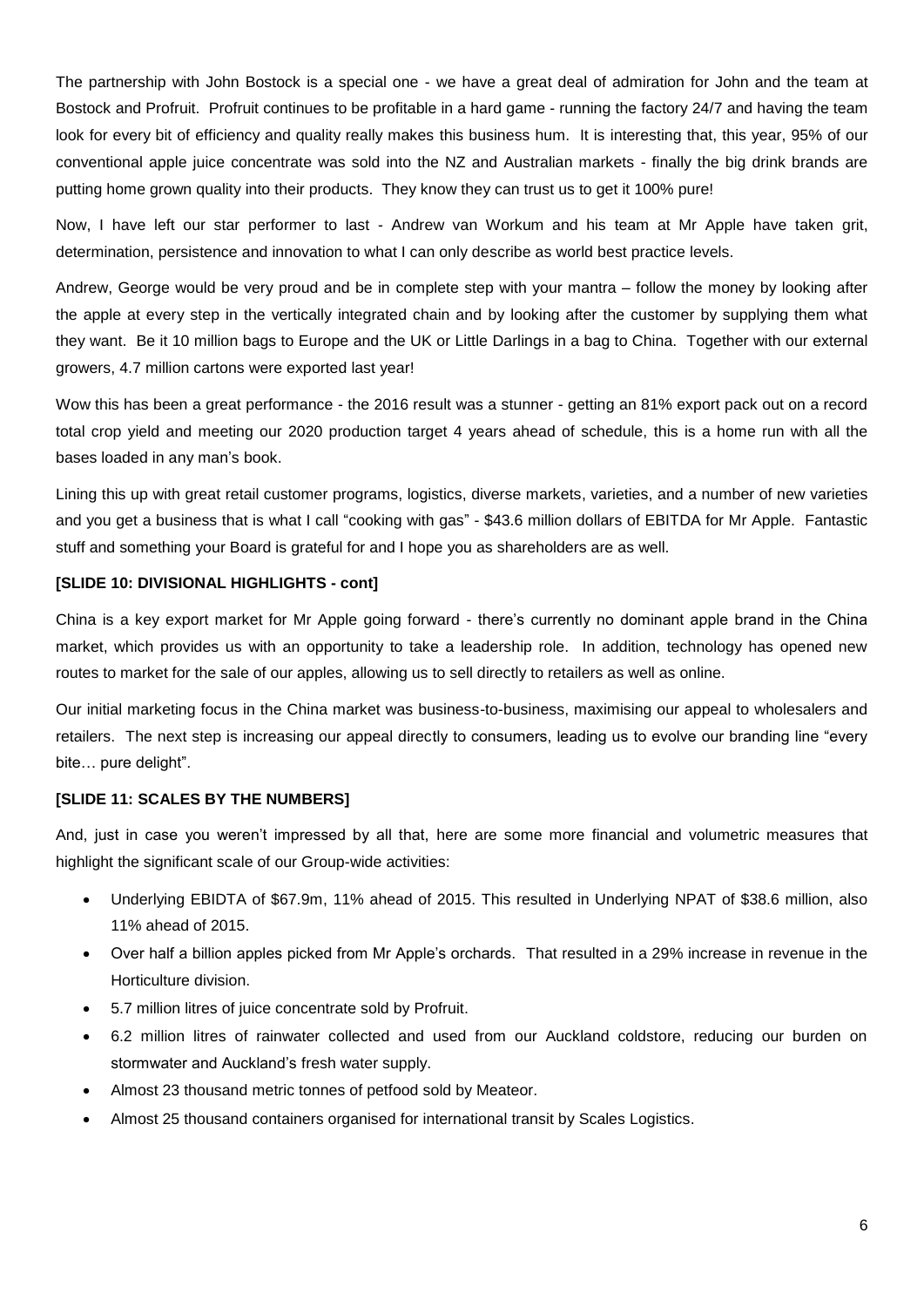## **[SLIDE 12: 5-YEAR PERFORMANCE TREND]**

Overall, we believe that our 2016 financial result was made possible by careful investment in organic growth opportunities together with some strategic acquisitions.

In addition, we've invested in our people, culture and systems and we will continue to actively look at opportunities to supplement organic growth.

As shown in the charts, we have achieved significant double digit compounding profit growth in both Underlying EBITDA and NPAT over the past 5 years.

## **[SLIDE 13: SUMMARY FINANCIAL PERFORMANCE]**

A summarised Income Statement is provided on this slide. I have already spoken to these results, so would just like to note that we are pleased to deliver a result that surpasses the extremely strong 2015 result by a significant margin.

I'd also like to touch on a couple of other points:

- Firstly, changes in accounting rules now require us to depreciate our apple trees. Previously trees were not depreciated. Our 2015 results have been restated to include the impact of this change.
- Also, the Longview transaction, due to the timing of its purchase in November, did not contribute to 2016 revenues and instead generated a small loss. Underlying profit figures include the impact of this loss. We will see the full benefit of Longview in 2017.

An important metric to note is our Return on Capital Employed which at 21% continues to exceed, by some margin, our target of 15%.

## **[SLIDE 14: DIVISIONAL EBITDA TREND]**

As you can see, all three of Scales' divisions are recording solid profitability and good growth. In particular our Horticulture division has achieved 45% compounding Underlying EBITDA growth over the past 5 years.

### **[SLIDE 15: BALANCE SHEET]**

Our Balance Sheet is in an excellent position, allowing us to cash and debt finance acquisitions.

Net Interest Bearing Debt at the end of the year was \$34.6 million, an increase of around \$18 million over last year, which is mostly due to the acquisition of Longview. However, our debt coverage and interest cover covenants continue to have considerable headroom within them.

## **[SLIDE 16: SCALES' PEOPLE]**

Scales now employs over 600 permanent staff throughout its operations, with total staff numbers swelling to around 2,400 during the peak of the apple season. In this section we touch briefly on some of the things that we do to acknowledge and develop our amazing team.

## **[SLIDE 17: PEOPLE]**

The Scales' culture continues to be a "people first" culture and we are committed to being an employer of choice.

Our workforce is incredibly hard-working and committed and we are pleased to maintain a stable and experienced team in an increasingly competitive environment for work force talent.

In return, we seek to develop our people's skills and potentials. Some of the initiatives offered include: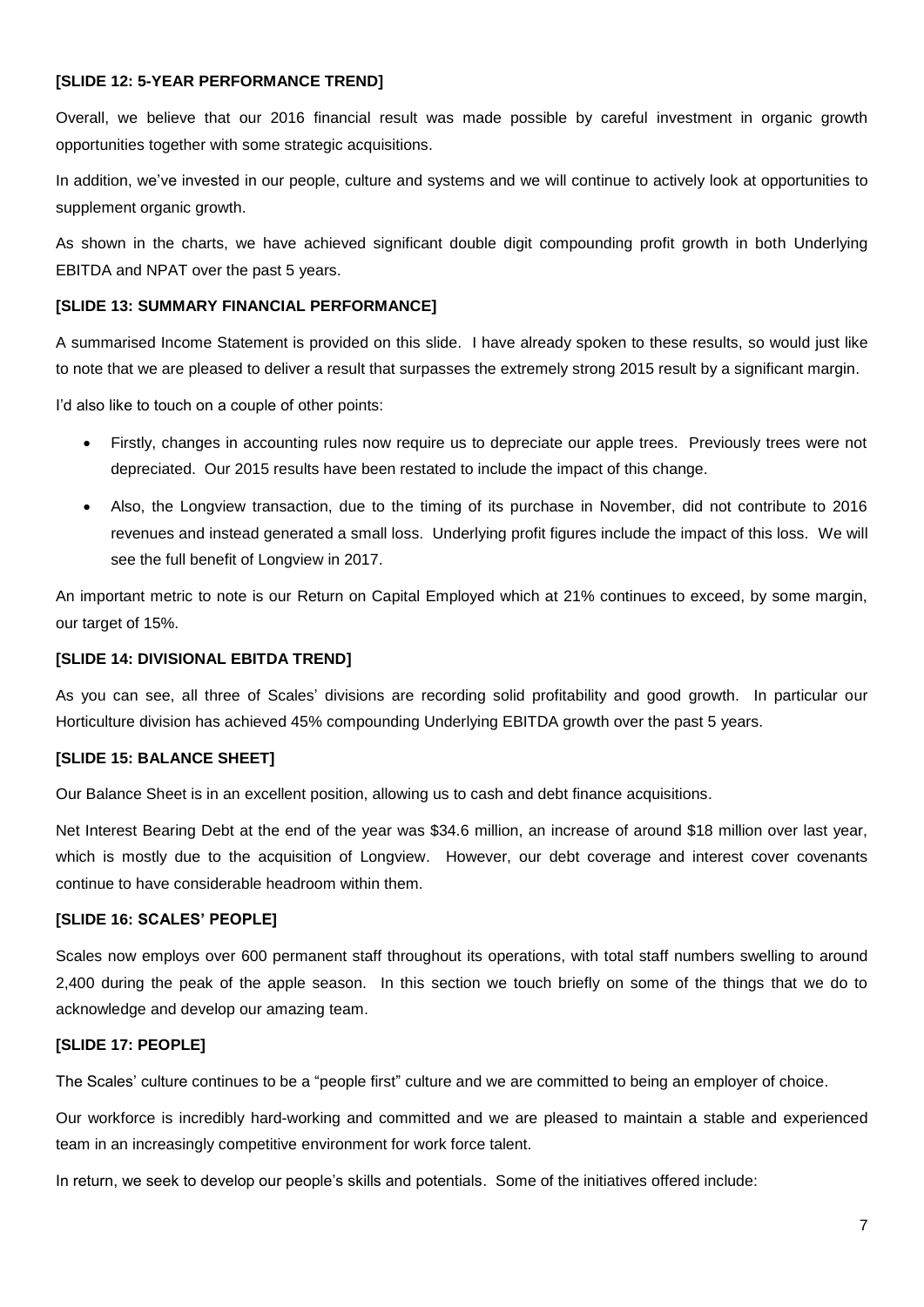- 1. Mr Apple has a 4 year apprenticeship programme offering apprentices the opportunity to 'earn while they learn'.
- 2. With our Hua Initiative, Mr Apple has partnered with Hawke's Bay Iwi Ngati Kahungungu to actively recruit and develop employment opportunities for whanau.
- 3. Mr Apple also works together with WINZ on a prisoners release to work scheme.
- 4. The Seasonal Employee / Employer Development (or SEED) Programme was developed for industry to meet skill shortages and develop sustainable careers.
- 5. Over 200 staff are in formal tertiary training programmes to upskill and develop their potential.
- 6. Lastly, Mr Apple meets its workforce requirements during the peak season through its participation in the New Zealand Government's Recognised Seasonal Employer (RSE) scheme. In 2016, Mr Apple employed 1,040 RSE workers from 7 Pacific nations. Participation in this scheme helps Mr Apple meet an increasing challenge of finding peak seasonal labour and is a critical success factor to Mr Apple achieving the high quality and value from their export apples.

# **[SLIDE 18: HEALTH & SAFETY]**

Safety is more than the responsibility of every director, manager and team member – it is our number one priority. It's treated with utmost focus by the Board and it is our first agenda item for every Board meeting.

Each day, every one of our 2,400 employees should be able to go home healthy and safe.

We provide extensive training to all new staff and managers and health & safety representatives receive ongoing internal and external training.

We are seeking continual improvement in hazard identification and the overall Health & Safety culture in all Scales companies.

# **[SLIDE 19: STRATEGIC UPDATE]**

In this section I'll provide a brief update against our strategic objectives.

## **[SLIDE 20: VISION AND LONG-TERM GOAL]**

Scales vision continues to be the foremost investor in, and grower of, New Zealand agribusiness by leveraging our unique insights, experience, and access to collaborative synergies.

We are looking to extend our agribusiness reach through disciplined and patient investment to develop new divisions or market sectors. We believe the opportunities that produce the most consistent returns are achieved through operating (or providing a nationwide service to) businesses that are fully vertically integrated.

Scales provides exposure to a growing number of local agri-business sectors which provide shareholders with a robust and diversified earnings stream with exposure to both global and domestic markets. In addition the group is developing and growing an expanding network in Asia and in particular China. Our international networks, coupled with our strong ties to China, uniquely position us to add value to the export programmes of prospective target businesses.

Our long-term goal is to generate a long-run average 15% return on capital employed across our portfolio. To date we are exceeding this objective.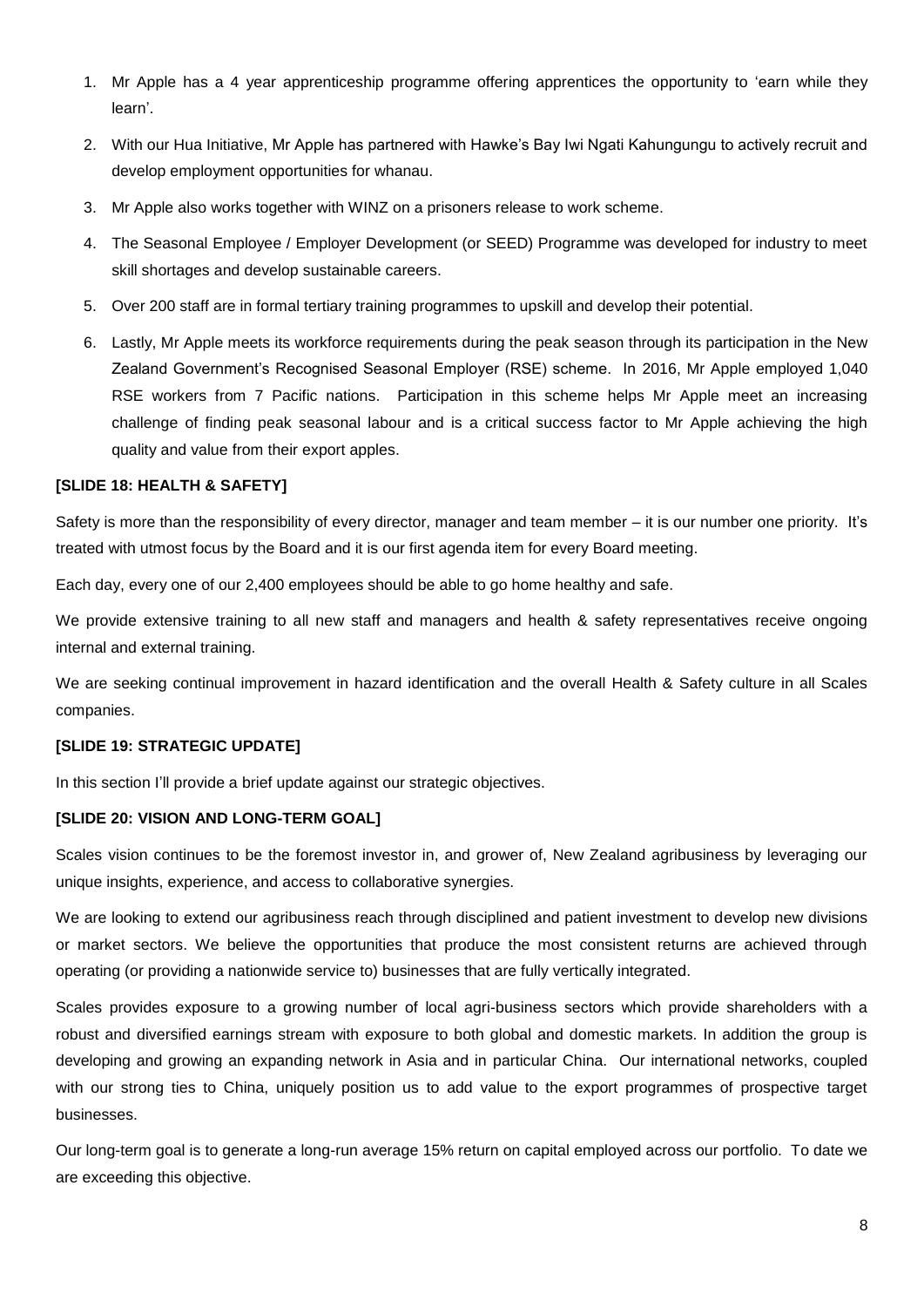## **[SLIDE 21: UPDATE ON STRATEGIC DEVELOPMENTS]**

We have made excellent progress on a number of our strategic objectives throughout 2016.

In Horticulture:

- New varieties, such as Dazzle and the Mr Apple brand were areas of focus during 2016 and will be an ongoing area of focus for us going forward.
- The next step in our branding journey is to appeal directly to consumers and this has led to the evolved branding line "every bite … pure delight".

In our Storage & Logistics division:

- We obtained the benefit of a full year of trading from a number of initiatives or acquisitions undertaken in 2015.
- We've rolled-out our FMCG capable warehouse management software through Polarcold and as a result have sourced new customers. The rollout will be finalised in 2017.
- We're also continuing to seek and review a number of acquisition opportunities for the division.

In the Food Ingredients division:

 We're continuing to seek new opportunities, both organic and through acquisition. This includes sourcing alternative proteins for Meateor to process and new prospects for our 50% joint venture partner, Profruit.

## **[SLIDE 22: SUSTAINABILITY]**

As Jon mentioned earlier, we were delighted to produce our inaugural Sustainability Report this year. Whilst it was the second year we have reported on sustainability, we improved the depth and breadth of coverage in our 2016 Annual Report.

As an agribusiness group, we clearly recognise that we have a responsibility to all stakeholders to ensure we have a sustainable business.

Through a materiality review, we identified 16 sustainability topics which we believe reflect key sustainability concerns for Scales. These were grouped under 3 headings (people, marketplace and environment) as shown in the matrix on the right.

### **[SLIDE 23: THE YEAR AHEAD AND INVESTOR RETURNS]**

So, how are we trading today?

### **[SLIDE 24: TRADING UPDATE]**

Overall I'm delighted to report that we're experiencing a positive start to the year.

In our Horticulture division the harvest has been completed. The total pick of 4.4m cartons from our own orchards (including the new Longview apple volumes), is in line with volumes picked during the past two years. Whilst we incurred some apple losses as a result of extremely wet harvest weather and ex-Cyclone Cook, these losses were within expected tolerances.

Packing is still underway, with about 60% of fruit packed. During the packing process fruit is graded and poor colour, undersize or damaged fruit is set aside. Normally about 75% of the total pick is deemed suitable for export - we refer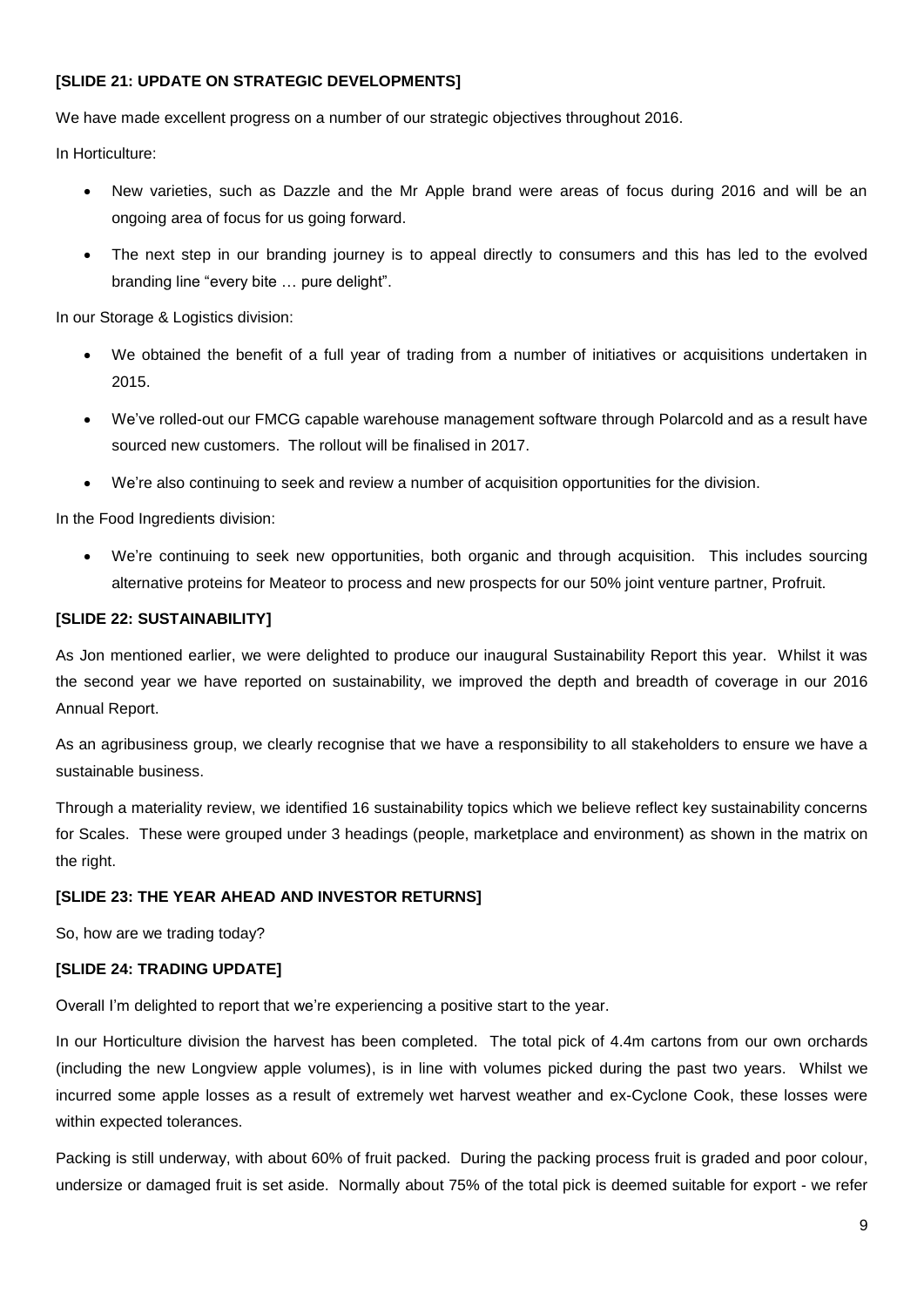to this as the 'packout'. As I mentioned, the 2016 packout rate was an exceptional 81%, so we expect the 2017 rate to be lower.

The chart on the right hand side shows the 2017 fruit pick against that achieved in recent years as well as the final packout rate for the last 5 years. Achieving the volume harvested and an average packout, in what were difficult wet harvest conditions, will be a great effort by the Mr Apple team.

To date we have sold approximately  $1/3^{rd}$  of the apple crop with apple pricing in line with expectations.

In Storage & Logistics the performance of our coldstore operations in 2016 was lower than anticipated due to a number of external factors such as shortened product turnaround cycles, climatic conditions and the exit from New Zealand of a Timaru-based customer. However, momentum in Auckland together with an expectation of more normal trading cycles, are expected to improve divisional performance in 2017.

Our Food Ingredients division has also had a good start to the year. Supply volumes for Meateor are running in line with budget, with sales volumes ahead of the same time for last year. The company's strategy to diversify geographic raw material supply has proven to be beneficial, as a reduction in lamb and deer numbers in New Zealand put pressure on available raw material volumes.

For Profruit, the juice concentrate markets generally remain supportive.

And, as an overall Group, we remain comfortable that the business will generate returns in line with guidance provided to the NZX of EBITDA of between \$55 and \$62 million.

# **[SLIDE 25: DIVIDENDS]**

The table on this slide shows our track-record for dividends following the IPO. We have declared and / or paid 18 cents per share in respect of our 2016 result, which compares favourably to the 13 cents per share of 'ordinary' dividends paid in 2015 and an increase on the total 17 cents per share for 2015.

This dividend, when grossed up for imputation credits, represents a yield of 8.3% on the average daily share price in 2016 and is in line with our stated long term average payout range of between 65% and 75% of net profit after tax.

That concludes my presentation. An opportunity to ask questions will be made available during the voting on the resolutions. I'll now pass back to Jon to cover the business of today's meeting.

### **Address by the Chair: Jon Mayson**

## **[SLIDE 26: ORDINARY BUSINESS AND RESOLUTIONS]**

#### Thank you Andy.

We will now move to the business of the meeting and the procedure for this part of the meeting. All items of business are ordinary resolutions and are required to be passed by a simple majority of votes.

The resolutions that we will be voting on today are as follows:

- Resolution 1: Authorisation for the Directors to fix the auditor's remuneration for the coming year.
- Resolution 2: Re-election of Nick Harris as a Director.
- Resolution 3: Re-election of Weiyong Wang as a Director.
- Resolution 4: Increase of Directors' fee pool.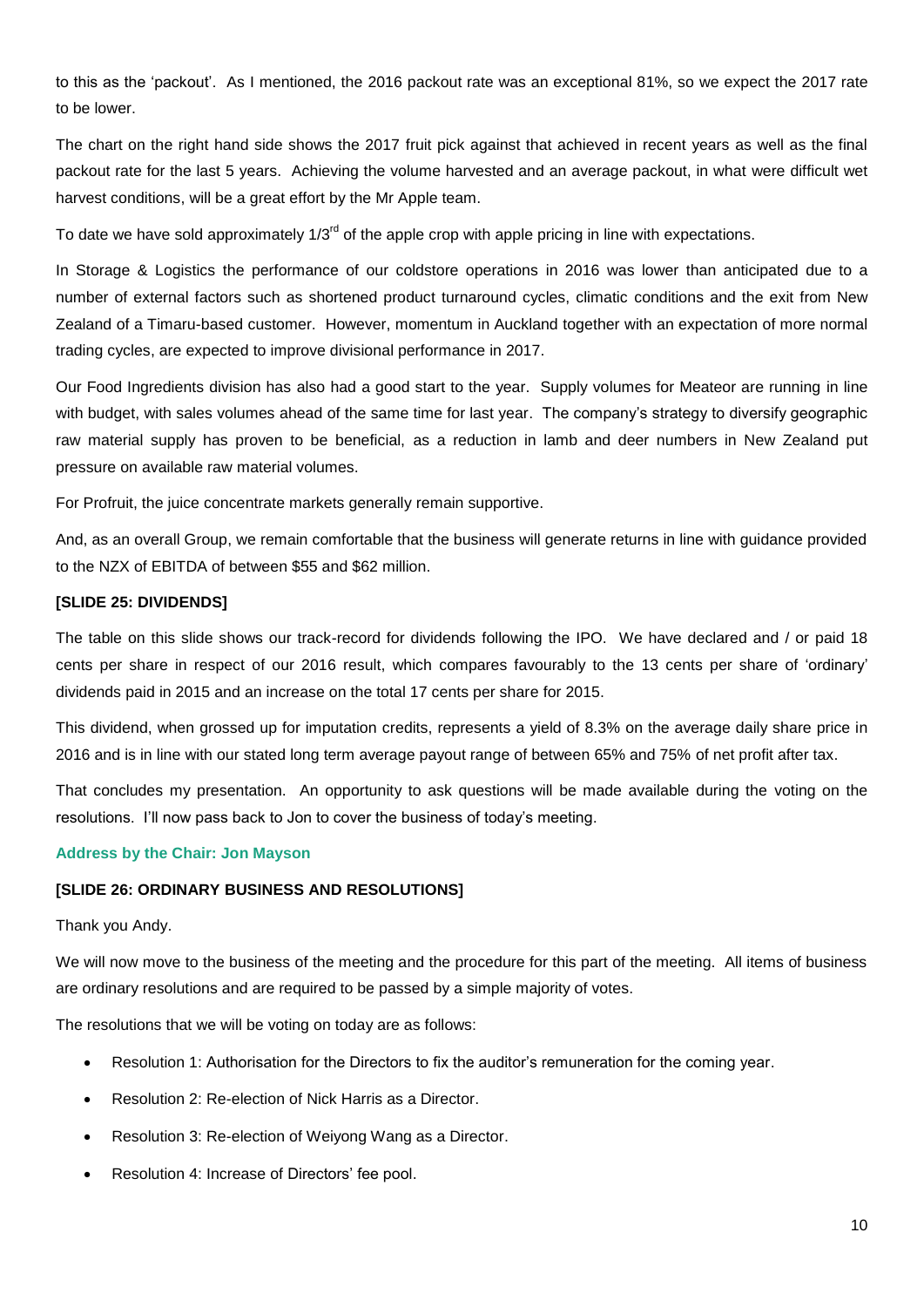Current best practice for Shareholder voting is by way of poll. Accordingly, in my capacity as Chair I require that a poll be held for each of the resolutions.

Shareholders who are entitled to vote and proxies who have discretion as to how they vote have received a Voting / Proxy Form when they registered upon arrival at the meeting. If you completed a postal vote, you do not need to complete another Voting / Proxy form.

If you have not received a Voting / Proxy form, please go to the Computershare desk at the back of the room where their representatives will be able to assist you. After voting, you should place your Voting / Proxy form in one of the ballot boxes which will be passed around the room. I'll invite you to vote after all of the resolutions have been introduced to the meeting.

I and my co-directors hold undirected proxies:

- With respect to Resolution 1, authorisation for the Directors to fix the auditor's remuneration for the coming year: 622,567 shares.
- With respect to Resolution 2, re-election of Nick Harris as Director: 644,092 shares.
- With respect to Resolution 3, re-election of Weiyong Wang as Director: 705,192 shares.

Your Board supports these resolutions and we intend to vote all of these shares in favour of these resolutions.

In accordance with the NZX Listing Rules, Directors, and their associated persons, are not able to vote on Resolution 4, which relates to Directors' Fees. Accordingly, the directors will not vote on this resolution and will not exercise any discretion given to them by proxies in relation to this resolution.

However, votes cast by directors will count where that director is voting as a proxy in accordance with express instructions.

There will be an opportunity to ask questions on, or speak to, each resolution being put to shareholders. I ask that, in the interests of fairness to all shareholders attending this meeting, anyone wishing to speak to a resolution be as concise as possible and be considerate to other shareholders who may also wish to ask questions.

## **[SLIDE 27: RESOLUTION 1]**

Resolution 1 relates to the remuneration of auditors. The proposed ordinary resolution is to authorise the Directors to fix the auditor's remuneration for the coming year. In accordance with the Companies Act, Deloitte have been automatically reappointed as the company's auditors. As is usual with audit fees, due to the complexity and changing nature of the company's affairs, it is not possible to fix the remuneration at the beginning of the year.

I now move, as an ordinary resolution, that the Board is authorised to fix the auditor's remuneration for the coming year.

I now invite discussion on the resolution.

### *[Discussion]*

There appears to be no [further] discussion.

We will now move to the next resolution.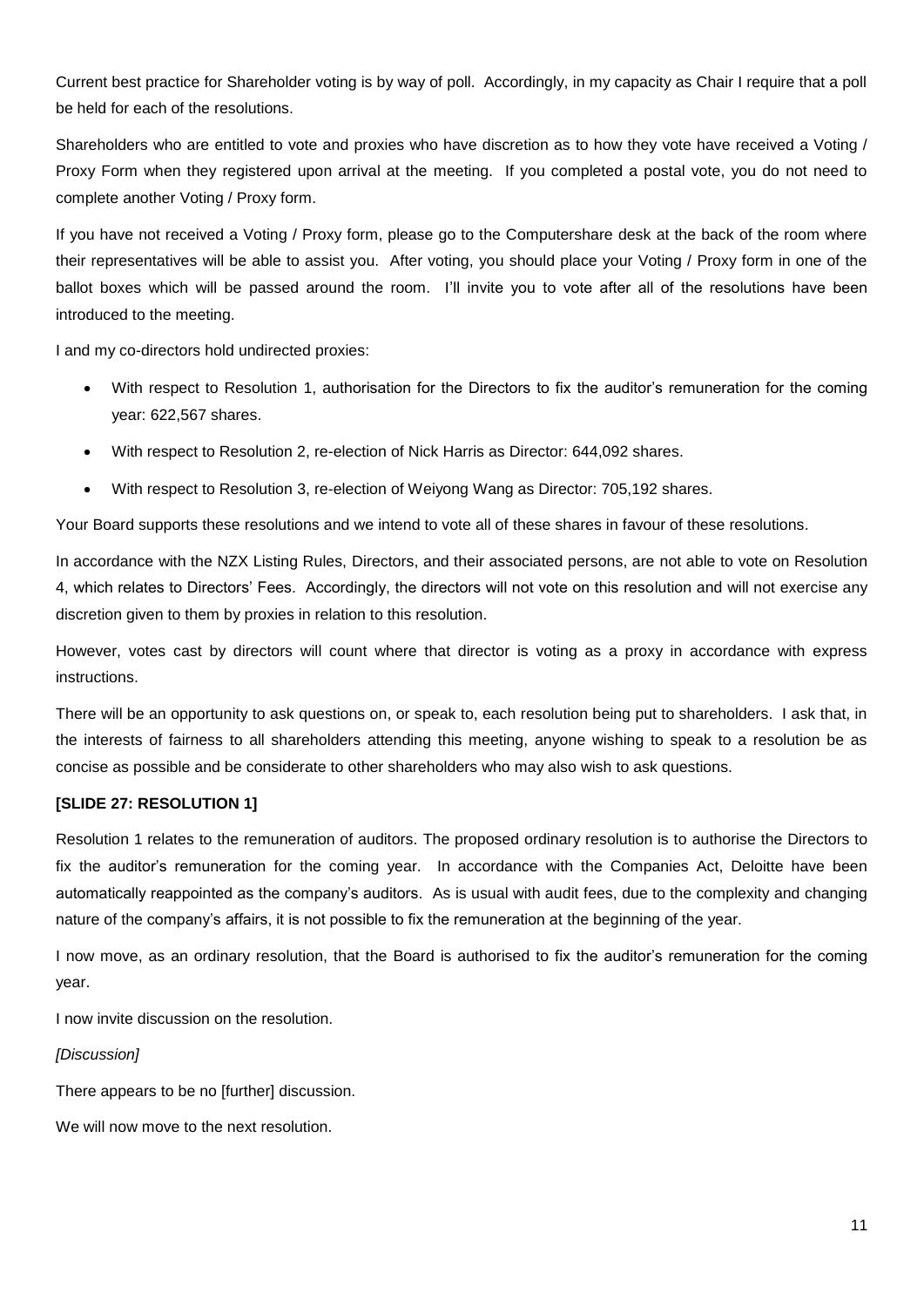## **[SLIDE 28: RESOLUTION 2]**

Resolutions 2 and 3 relate to the re-election of Directors, as required by the NZX Listing Rules. Two directors are required to retire at this meeting. Jon Mayson is the longest in office and wishes to retire at the conclusion of the Annual Meeting. Accordingly Jon does not offer himself for re-election. Nick Harris, being one of the longest in office, will retire and offer himself for re-election.

Accordingly, Resolution 2 relates to the re-election of Nick Harris.

Nick Harris was first appointed a Director of the company in June 2014. Nick is retiring by rotation as required by the Constitution and the NZX Listing Rules and, being eligible, offers himself for re-election. The Board recommends Nick Harris to you as a director of the company and unanimously supports his re-election.

I now invite Nick to briefly address the meeting on his proposed re-election.

[Address from Nick Harris]

Thank you Nick.

I now move, as an ordinary resolution, having retired by rotation (as determined by lot), that Nick Harris be re-elected as a director. Is there any discussion on this resolution?

#### *[Discussion]*

There appears to be no [further] discussion.

We will now move to the next resolution.

## **[SLIDE 29: RESOLUTION 3]**

Resolution 3 relates to the re-election of Weiyong Wang.

Weiyong Wang was first appointed a director of the company by the board in June 2016. Having been appointed by the board during the year, as required by the Constitution and the NZX Listing Rules, Mr Wang retires and, being eligible, offers himself for re-election. The Board recommends Weiyong Wang to you as a director of the company and unanimously supports his re-election.

I now invite Weiyong to briefly address the meeting on his proposed re-election.

[Address from Weiyong Wang]

Thank you Weiyong.

I now move, as an ordinary resolution, that having been appointed during the year by the board and holding office only until the Annual Meeting, that Weiyong Wang be elected as a director. Is there any discussion on this resolution?

#### *[Discussion]*

There appears to be no [further] discussion.

We will now move to the next resolution.

## **[SLIDE 30: RESOLUTION 4]**

Resolution 4 relates to a proposal to increase the maximum total pool of directors' remuneration available for your Board of Directors.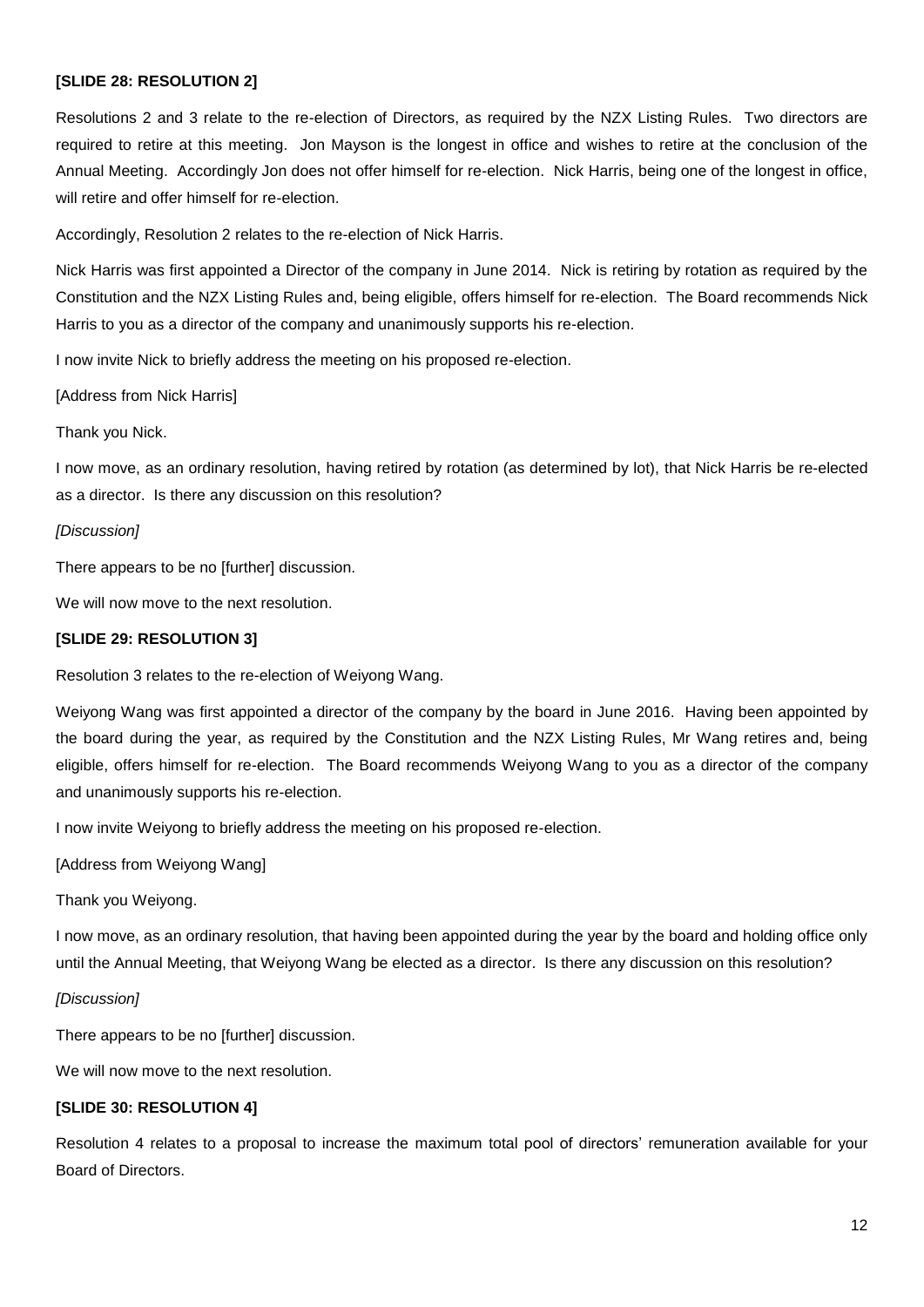An appropriate fee structure is important to ensure that your Company is able to continue attracting and retaining the right directorial skills and experience to govern your business, and that those directors are being fairly remunerated for the work they do.

In proposing this increase in directors' fees it should be noted that Director remuneration is reviewed annually and any increase in base directors' fees becomes effective from January 1st of each year. From 1 January 2017, base directors fees were increased by 7.5% and fees were introduced for two newly constituted Board sub-committees. Accordingly, the Board considers that an increase in the total fee pool available to be paid to directors is appropriate to provide scope for future review (noting that any increase in individual directors' base fees would only take effect from 1 January 2018). Future reviews are intended to take into account the expanded scope of Board committees.

I now move, as an ordinary resolution, that the maximum total pool of Directors' remuneration payable by Scales to Directors (in their capacity as Directors) be increased by \$60,000 per annum, from \$440,000 per annum to \$500,000 per annum.

As I referenced, in accordance with the NZX Listing Rules, the directors and their associated persons are restricted from voting on this resolution.

Is there any discussion on this resolution?

### *[Discussion]*

There appears to be no [further] discussion.

# **[SLIDE 31: VOTING & QUESTIONS]**

If you wish to vote on all of these motions, you should use either the Voting / Proxy Form that was sent to you with the Notice of Meeting or an alternative voting form given to you by Computershare when you entered the meeting.

When you cast your vote, please tick one box to select "for", "against" or "abstain", alongside each resolution in the section named Step 1: Voting Instructions / Voting Form.

If you hold a proxy on behalf of a shareholder, you will need to cast that shareholder's votes in order for them to be counted. The Voting / Proxy Form given to proxy holders, sets out the number of proxy votes held and records directed votes.

If there are no undirected votes, the proxy holder needs only to sign the voting form. Where there are undirected votes, proxy holders may vote these as they see fit by ticking the appropriate box.

Finally, in all cases, please ensure the voting form is signed. I remind you that you are voting on each separate resolution as detailed in the Notice of Meeting. After voting, you should place your Voting / Proxy Form in one of the ballot boxes which will be passed around the room. If anyone is unsure how to complete the voting form or hasn't got a form, please go to the registration desk where someone will be able to help you.

Once all the votes have been cast, they will be counted by the Company's share registrar, Computershare, and scrutinised by the Company's auditor. The results of today's meeting will be released to the NZX on the completion of verification of voting.

Please prepare your forms and cast your votes now, while we take questions.

[Can I now ask Computershare to please bring the ballot boxes forward?]

#### *Questions*